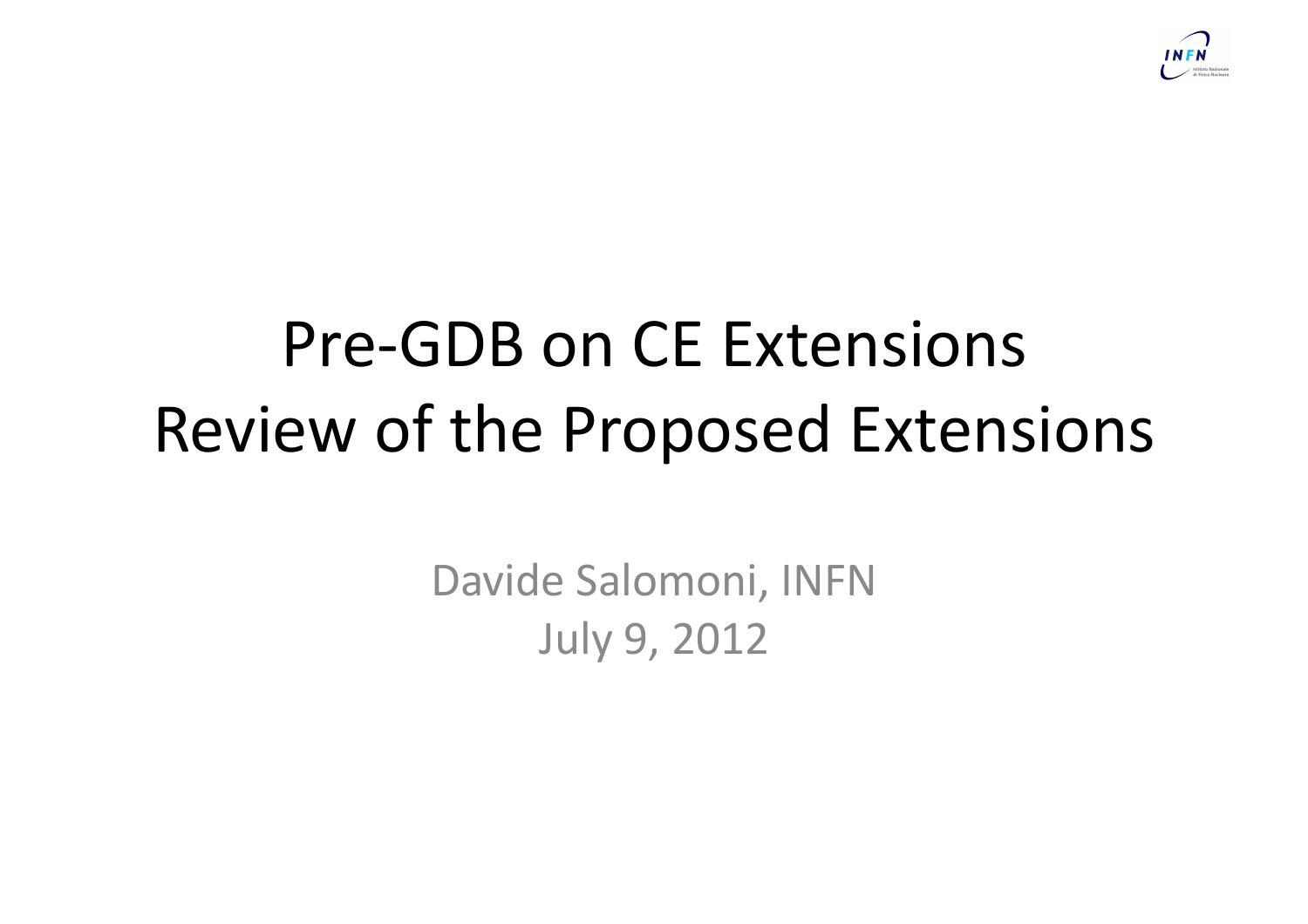

## The WM TEG Final Report

- https://espace.cern.ch/WLCG-documentrepository/Technical\_Documents/
- For what regards CE Extensions:
	- $-$  Chapter 4, Commonalities in Pilot Frameworks
		- In particular, the part on "streamed submission"
	- Chapter 7, I/O-bound and CPU-bound Tagging
	- Chapter 5, Support for Jobs Requiring Whole Nodes or Multiple Cores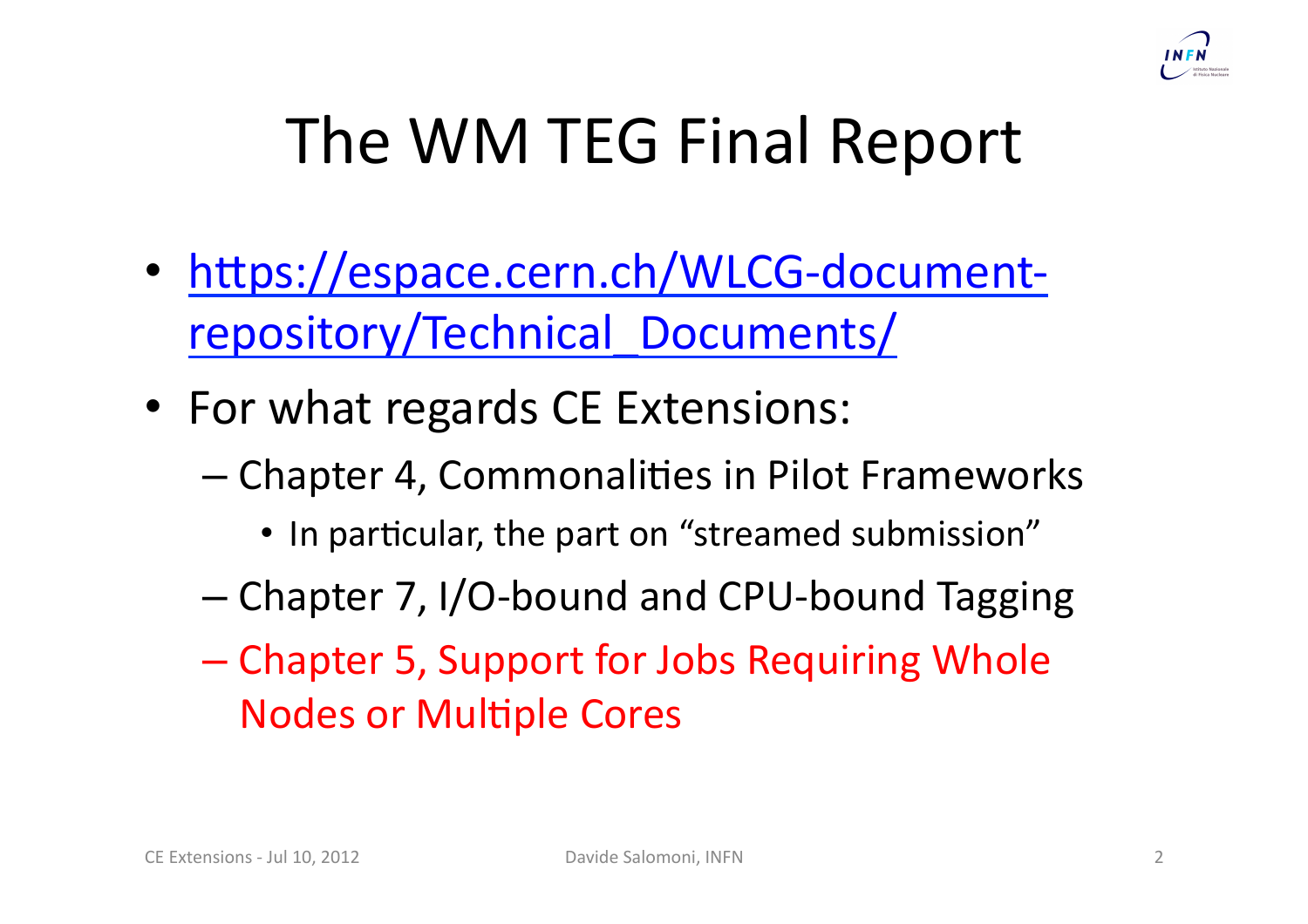

## Streamed Submission

- Extend the CE interface to support a "streamed submission service"
	- Constantly keep N jobs queued at a given queue until a given condition is satisfied (e.g., no more work to be done, or until a certain time)
	- With a JDL expression specifying requirements shared across the "streamed" jobs.
	- This includes associated operations to list, kill and update the submission frequency.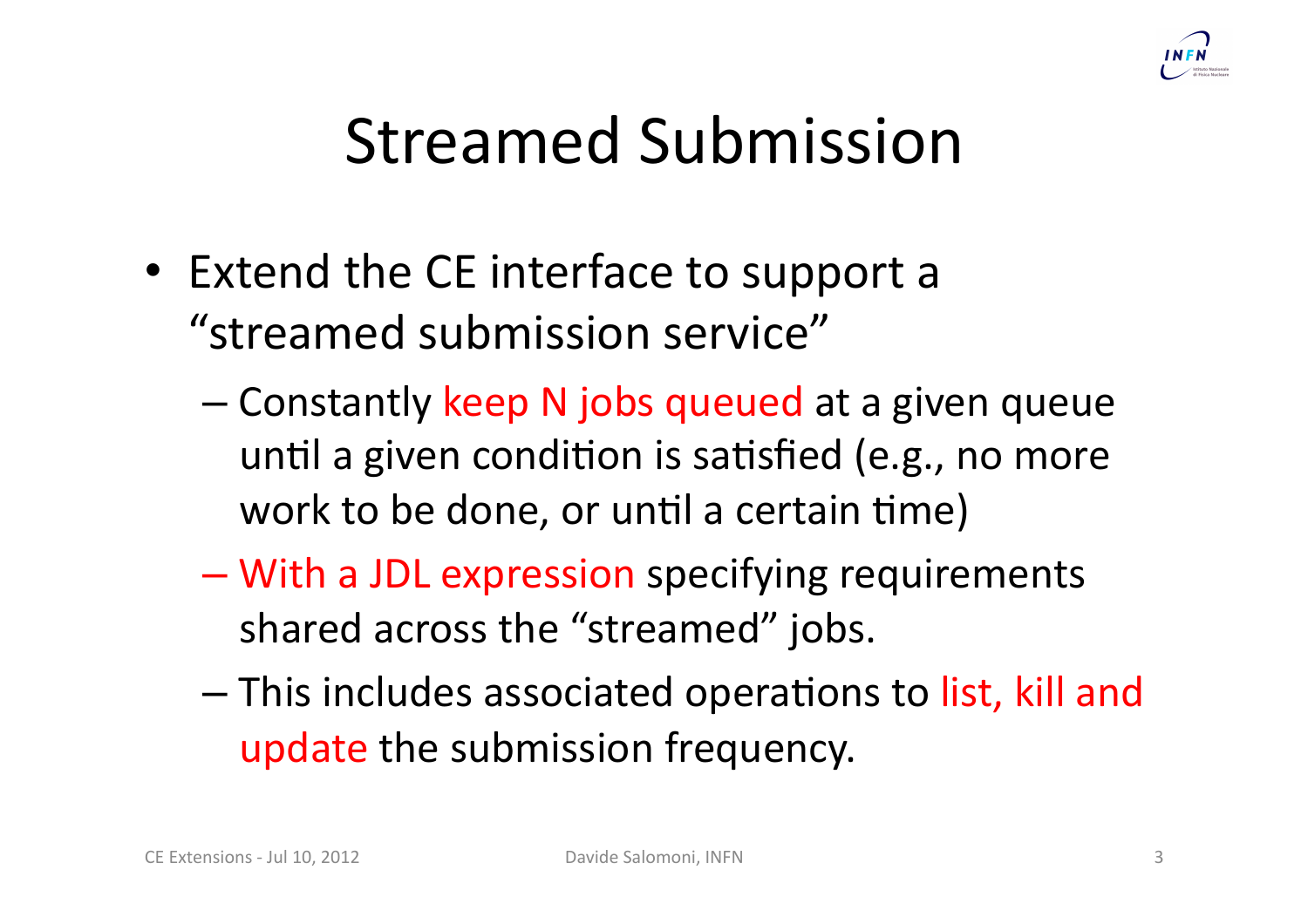

# I/O-bound and CPU-bound tagging

- Goal: give sites more options on how/where to schedule resources
	- $-$  I/O throughput on storage systems has certain (site-dependent) optimum and maximum levels
		- Exceeding these levels can bring to inefficiencies (for one or more VO's) or even to storage instabilities
- If jobs are tagged (by VO's) as being "more CPU" or "more  $I/O''$  bound, and if this information is propagated to sites, then sites may be able to apply decisions on how to best handle them
	- Rather than relying on simple (or even not simple) heuristics
	- $-$  E.g. spread jobs declared to be I/O-intensive on multiple nodes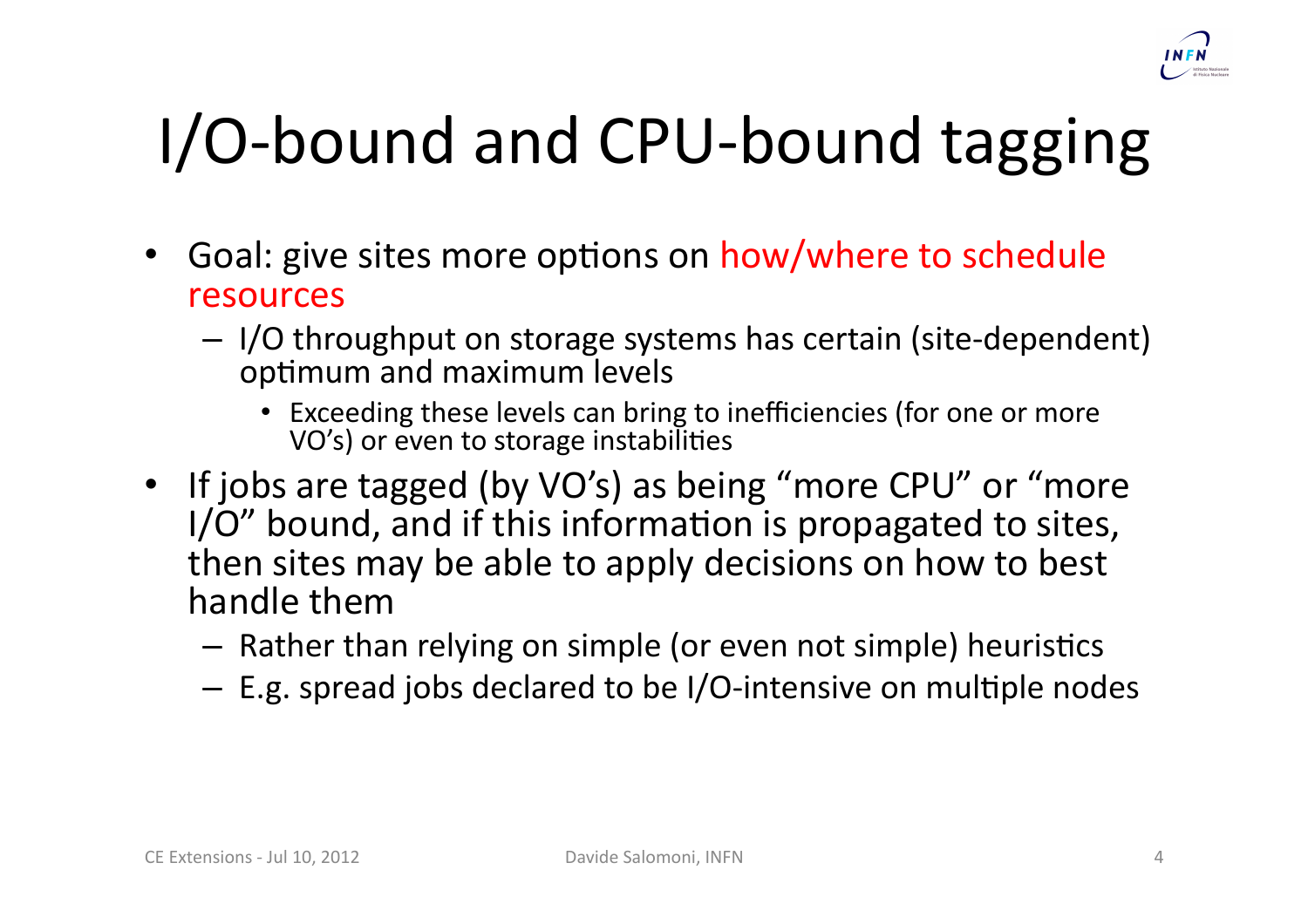

# Whole-nodes / Multiple cores  $(WN/MC)$

- A possible, existing solution is to use dedicated queues; this has been discussed in the report.
- Rather than relying on this "static" solution, the WM TEG believed that a better solution is to let VO's specify – and CE's handle – explicit requirements on what type of resources are needed.
	- This is typically a site requirement, especially coming from sites supporting more than one VO (and perhaps) non-WLCG VO's as well)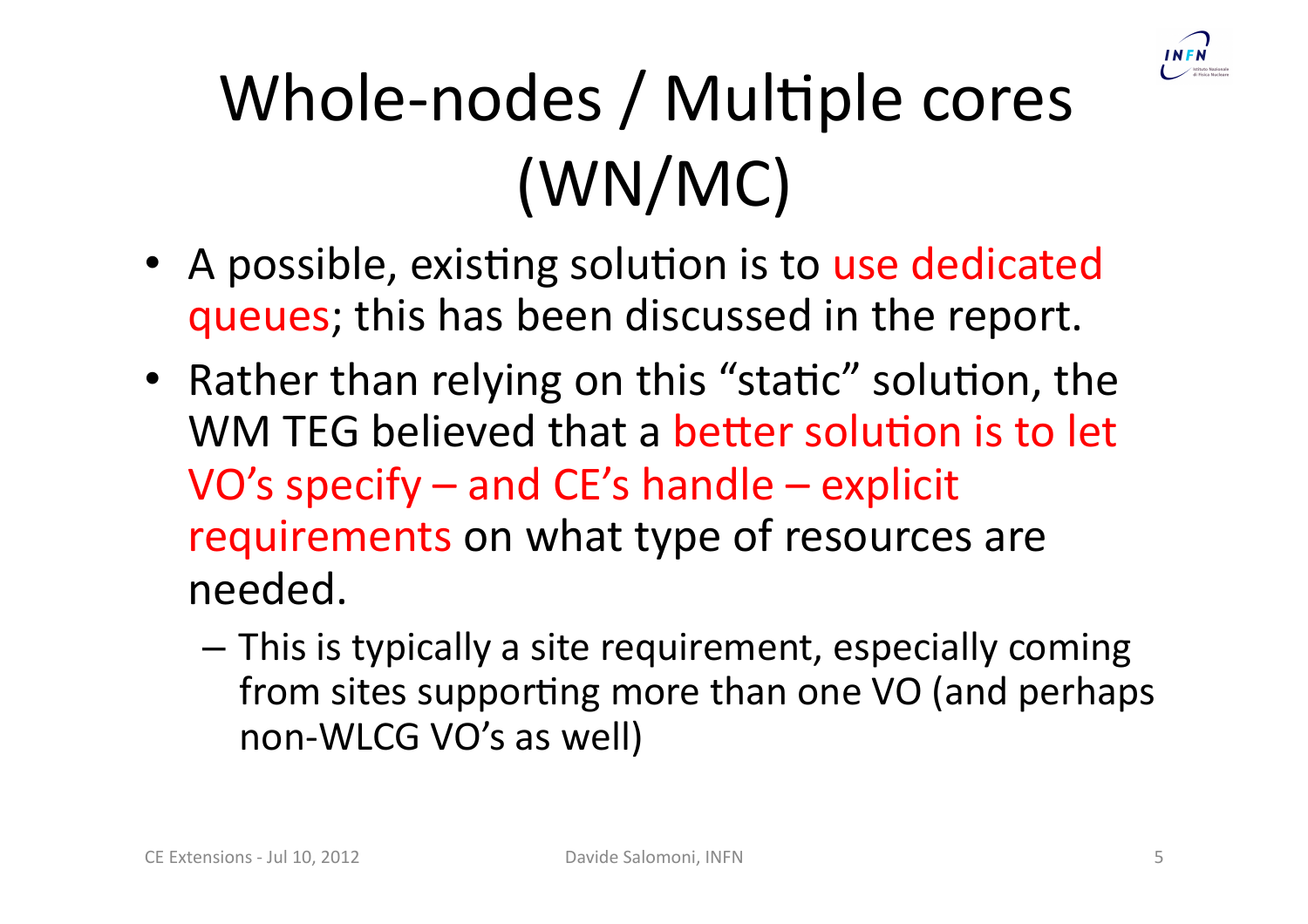

## Considerations/Requirements

- The solution to the WN/MC problem should not unnecessarily complicate a site configuration.
	- $-$  E.g. through deployment of solutions that are "unique" to WLCG
- As many LRMS' as possible should be supported
	- However, the detailed configuration of LRMS' should be left at site level. E.g., advance reservation, if needed, should not be provided by CE's.
- The solution should be applicable to both early-binding and late-binding jobs or workloads.
- Details are to be expressed in the JDL associated to the job.
- Last but not least, the solution must be implementable and deployable in finite time, a.k.a. ASAP.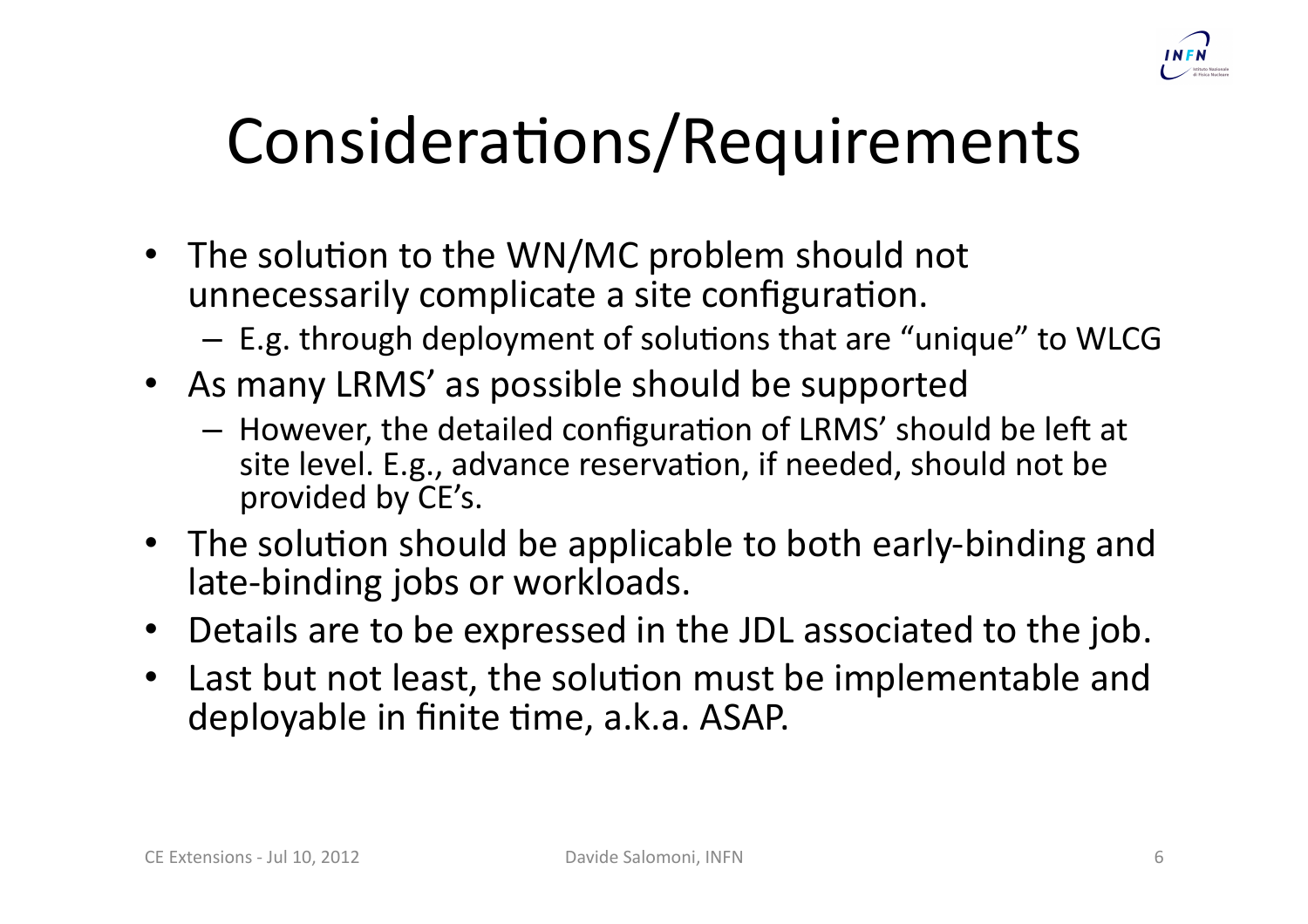

#### Use cases

- "I want a total of X GB of RAM for my job" applicable to all the following cases.
- "I want a whole node"
	- $-$  This may be a real (physical) node or a virtual machine the point is that with "whole-node" requirements all the hardware (real or virtual) visible to the job is made available to the job itself and only to that job.
- "I want my job to have N cores" (N being a fixed number.)
- "I want my job to have a mimimum of N and a maximum of M cores" (i.e. requirement of a variable number of cores.)
	- Typically, "give me all the cores you can give me, and I'll use them"
	- How about memory requirements in this case? The job could specify the minimum amount of memory *per-core*. The total memory would then be this amount times the # of allocated cores.
		- How does a job know how many cores has it been allocated in a shared environment? This is the role of the *enviroment variables* discussion.
- Other use cases / requirements might be useful, e.g., "I want a minimum amount of local disk space", but are probably best left for a later stage.